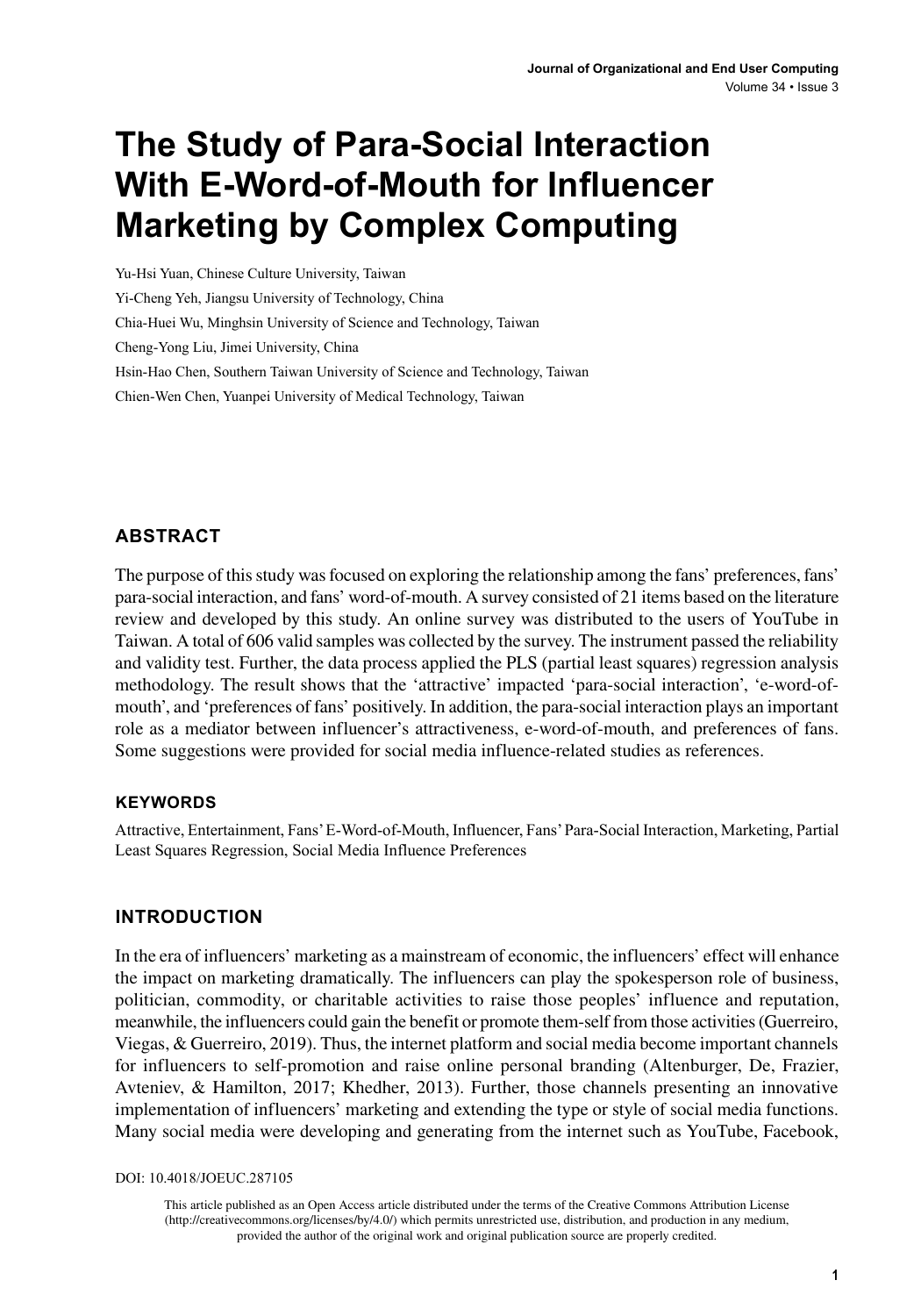LinkedIn, Twitter, Instagram, or Weibo, etc. Those social media provide a useful platform for influencers to show their talents of artistic or capacity that can promote them widely and get famous faster (Glucksman, 2017). Therefore, the influencers' marketing was pushing economic growth in a new way and become more competitive.

The YouTuber launched in February 2005 and some of the influence stars from related social media's early days helped to make the platform as an essential part of internet economic (Stone & Webb, 2019). The original influencers were communicated with audiences mainly by text without a business model at the beginning (Ignatidou, 2019; Pilgrim & Bohnet-Joschko, 2019). Meanwhile, the affective force of influencers was generated via e-word-of-mouth (Anastasiei & Dospinescu, 2019). Relay on the development tendency of social media and the influencers, the influencer economy has driven e-commerce growth start from (Pilgrim & Bohnet-Joschko, 2019).

In recent years, influencers become more professional and skilled people due to the advantage of information and communication technology (ICT) and portable devices (Larios-Hernández & Reyes-Mercado, 2018). The new generation influencers can catch more attention depends on those performances, hence, enterprises will promote their commodities by influencers' reputation, attraction, and popularity (Magno & Cassia, 2018). Therefore, the internet economy was driven by influencers' marketing and a new business model was emerged.

The business profit earning model of influencers' economy was distinguished as e-commerce, live broadcast (Ma, Zhang, Harris, Chen, & Xu, 2016; Tsai, 2016), advertising (Evans, Phua, Lim, & Jun, 2017), gaming endorsement (Alim, 2017), entertainment circles (ITA, 2016), and brand image (Verhoef, 2020). The global Instagram influencer market size growing significantly from 0.8 to 2.3 billion since 2017 to 2020 (Statista, 2019). It demonstrated that the influencer market has dramatic development and driven the growth of internet economy.

Askitas and Zimmermann (2009) agreed that the data retrieved form internet with real-time and rich information was better than the government statistic report. Matsumoto, Matsumura and Shiraki (2013) point out that the prediction of economy issue relay on past data. However, the accuracy and validity of prediction will be affected by delayed information. Thus, Internet search data become a powerful potential index of prediction. Further, Vosen and Schmidt (2012) applied big-data from Google Search Engine to predict citizens' consuming trend and they found those data were more reliable than the traditional prediction index. Therefore, apply the big-data from internet was advantage method to do prediction and survey.

The marketing managers and social medial platform operators were trying to find a critical factor that will impact the business performance in the e-commerce environment. Some studies argued that the consumers' purchase intention will be affected by some factors such as physical attractiveness, social attractiveness, and para-social interaction (Lin, Crowe, Pierre, & Lee, 2021; Sokolova & Kefi, 2020). This argument indicates a new direction for marketing research and points out the importance of Internet celebrities in this field (Geng, Wang, & Chen, 2019). Furthermore, the growth force of influencer economy to be driven by the influencers' fans obviously. In addition, fans were stimulated to loyal to the influence depends on their psychological identification and virtualize the relationships with influencer, this symptom was called 'para-social' (Shtern, Hill, & Chan, 2019). Therefore, enterprises were cooperating with influencers closely to create vary marketing styles and still keeping extending the scope of the influencer economy. For example, the 'click-through rate' (CTR) were using instead of product endorsement and reward of money (Yang, Lin, Carlson, & Jr. Ross, 2016). In general, the goal of this study was aimed to explore the cause-effect relationships between para-social interaction with preferences and e-word-of-mouth, and attempt to distinguish the model of influencer marketing as well.